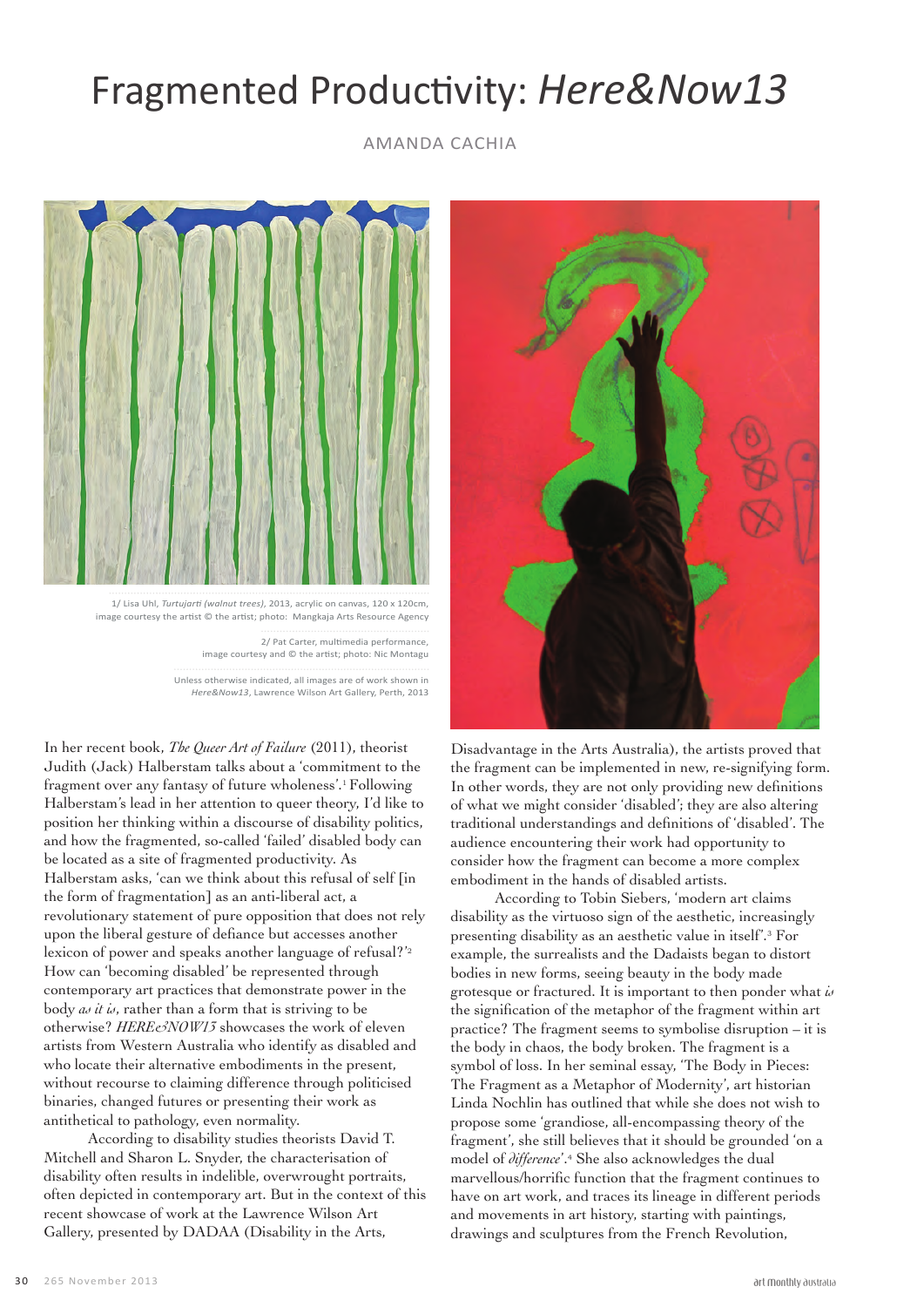

*What Can a Body Do?*, installation view, Cantor Fitzgerald Gallery, Haverford College, PA, 2012; photo: Lisa Boughter

through Impressionism, Surrealism and more modern art practices of Louise Bourgeois, Robert Mapplethorpe and Cindy Sherman. Even though Nochlin argues that the fragment assumes new transgressive forms in the practices of these contemporary artists, such as the notion that the body is hardly unified or unambiguous, these artists and Nochlin still exclude any discussion around the intersections and the impact of this rupture for disabled subjectivity.

I believe one important way a viewer is able to imagine this rupture and 'reassign meaning' to disability and fragmentation is by engaging with exhibitions that explore disability as a generative critical theme, as demonstrated by the artists in *HERE&NOW13*. Contemporary disabled artists are demonstrating new meaning through the inscriptions in their sensorial art practices. For example, in 2011, I curated my first exhibition exploring themes of disability where I also attempted to create new meaning. *Medusa's Mirror: Fears, Spells & Other Transfixed Positions* was held at Pro Arts Gallery in Oakland, California (13 September to 20 October) and included eight disabled artists challenging the gaze of the non-disabled subject*.* 5

In Greek mythology Medusa was viewed as a monster, and gazing directly upon her would turn onlookers to stone. In many ways, the disabled subject has similar stereotypical qualities to Medusa – that of being monstrous, and transfixing viewers with fear, curiosity or wonder. This exhibition's agenda was to shift Medusa's position, and thus make unstable the disabled subject as agent and cause of fear, spells and transfixed positions. This gives reason for able-bodied viewers to reflect on their own frameworks. I wanted viewers to learn that the disabled body is anything but transfixed. The exhibition gave artists agency to make bold aesthetic statements about their bodies and their lives.

In 2012, I curated my second exhibition focusing on issues of disability, entitled *What Can a Body Do?* for Cantor Fitzgerald Gallery, Haverford College in Pennsylvania (26 September to 16 December).<sup>6</sup> This exhibition attempted to narrow the question originally posed by French philosopher Gilles Deleuze into: 'what can a *disabled* body do?' my 'Introduction' to the

exhibition's catalogue essay states:

Further, this exhibition asks, what does it mean to inscribe a contemporary work of art with experiences of disability? What shapes or forms can these inscriptions take? How, precisely, can perceptions of the disabled body be liberated from binary classifications such as 'normal' versus 'deviant' or 'ability' versus 'disability' that themselves delimit bodies and constrain action? What alternative frameworks can be employed by scholars, curators, and artists in order to determine a new fate for the often stigmatised disabled identity?7

## The essay continues:

… we haven't even begun to understand the potential of our bodies! Most of us know even less about the disabled body. It is important to think about what disability *does* rather than simply what it *is.* Such reframing breaks binary constructs as it is focused on a type of concretised being-in-theworld, on the truths of living *inside* a disabled body. 8

As Simi Linton notes, we are currently deficient in our language to describe disability in any other way than as a 'problem', so the defining is simultaneously a challenge and a curse. However, following Halberstam's lead in her insistence on thinking about 'failure' and 'fragmentation' within an alternative productive framework, we are faced with the opportunity to articulate a richer and more complex thinking about an experience of disability. Feminist and disability studies scholar Barbara Hillyer says:

> Instead of creating dichotomies between good and bad words, we can use accurate descriptors ….we can struggle with distinguishing our own definitions … the process is awkward; it slows down talk; it is uncomfortable [but] it increases complexity.<sup>9</sup>

Ultimately, as a curator who just happens to have dwarfism, who works with artists who may or may not have disabilities or identify, I must take great care to note the